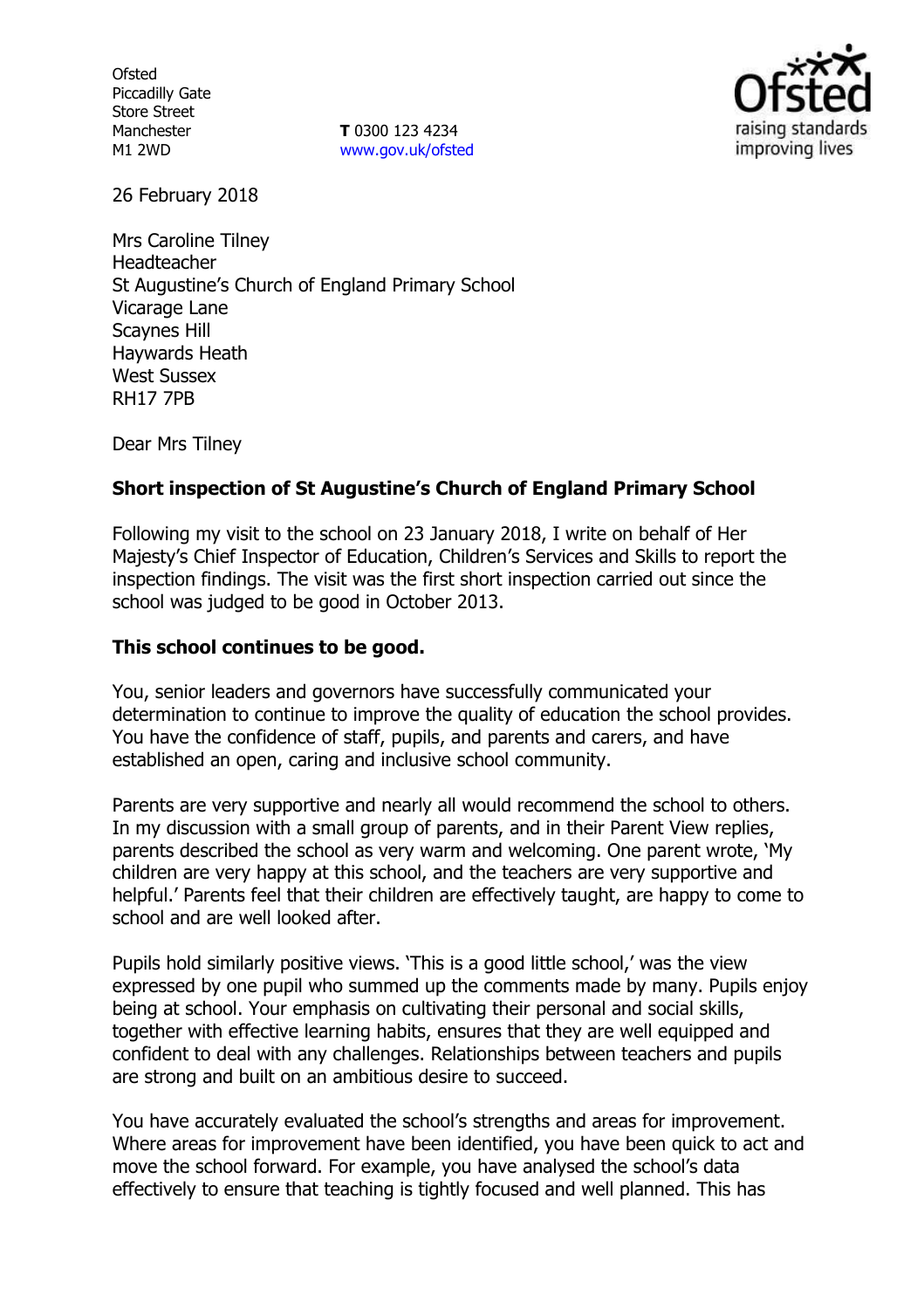

helped to successfully address aspects of teaching and learning that were identified as areas for improvement at the last inspection.

Other areas for improvement identified at the previous inspection included pupils' progress and attainment in writing. Current pupils achieve well in writing. You have introduced new strategies to help children develop the skills they need to improve their writing. This has included an effective approach to improve spelling. Pupils use 'spelling zones' in classrooms to improve accuracy, particularly when using complex words. Pupils' work, including that of the most able pupils, shows that they confidently use and transfer writing skills learned in English lessons to other subjects. You were also asked at the last inspection to make sure that teaching assistants provide greater challenge for pupils. Teaching assistants support and guide pupils effectively and stretch them in their thinking. They also explain clearly and simply what is expected of pupils.

Pupils make good progress in mathematics, and attainment is rising quickly as a result. However, sometimes teachers' questioning does not require pupils to think deeply about how they work out mathematical problems. Occasionally, expectations of what pupils can achieve in mathematics are too low and pupils spend time on activities which have limited challenge. This slows progress. You rightly continue to prioritise this aspect to improve outcomes for pupils.

### **Safeguarding is effective.**

The leadership team and governors have ensured that all safeguarding procedures are fit for purpose. Records are suitably detailed and of high quality. You have created a strong culture around keeping pupils safe. Pupils' safety is of paramount importance to all. You have ensured that all staff are appropriately trained. Consequently, they understand and implement safeguarding policies and procedures effectively. Clear procedures are in place and staff know how to report concerns. Leaders work very effectively with external agencies to help safeguard pupils. Swift action is taken where there are concerns relating to pupils' safety and well-being.

Pupils report that they feel safe at school and parents also support this view. The curriculum promotes personal safety well and all pupils are taught about e-safety. Pupils understand what to do if they or their friends are bullied or worried. They said that although there is very little bullying in school, they feel confident that they could report it. They also felt that adults would deal with bullying effectively if it was a problem.

### **Inspection findings**

 At the beginning of this inspection, we agreed on four key lines of enquiry. The first of these concerned pupils' attainment in mathematics. Evidence in pupils' books shows that the standards reached by pupils in mathematics are rising quickly. Pupils successfully acquire a range of age-appropriate skills because staff use a wide range of resources to support learning well and clear up misunderstandings quickly. Current school achievement information shows that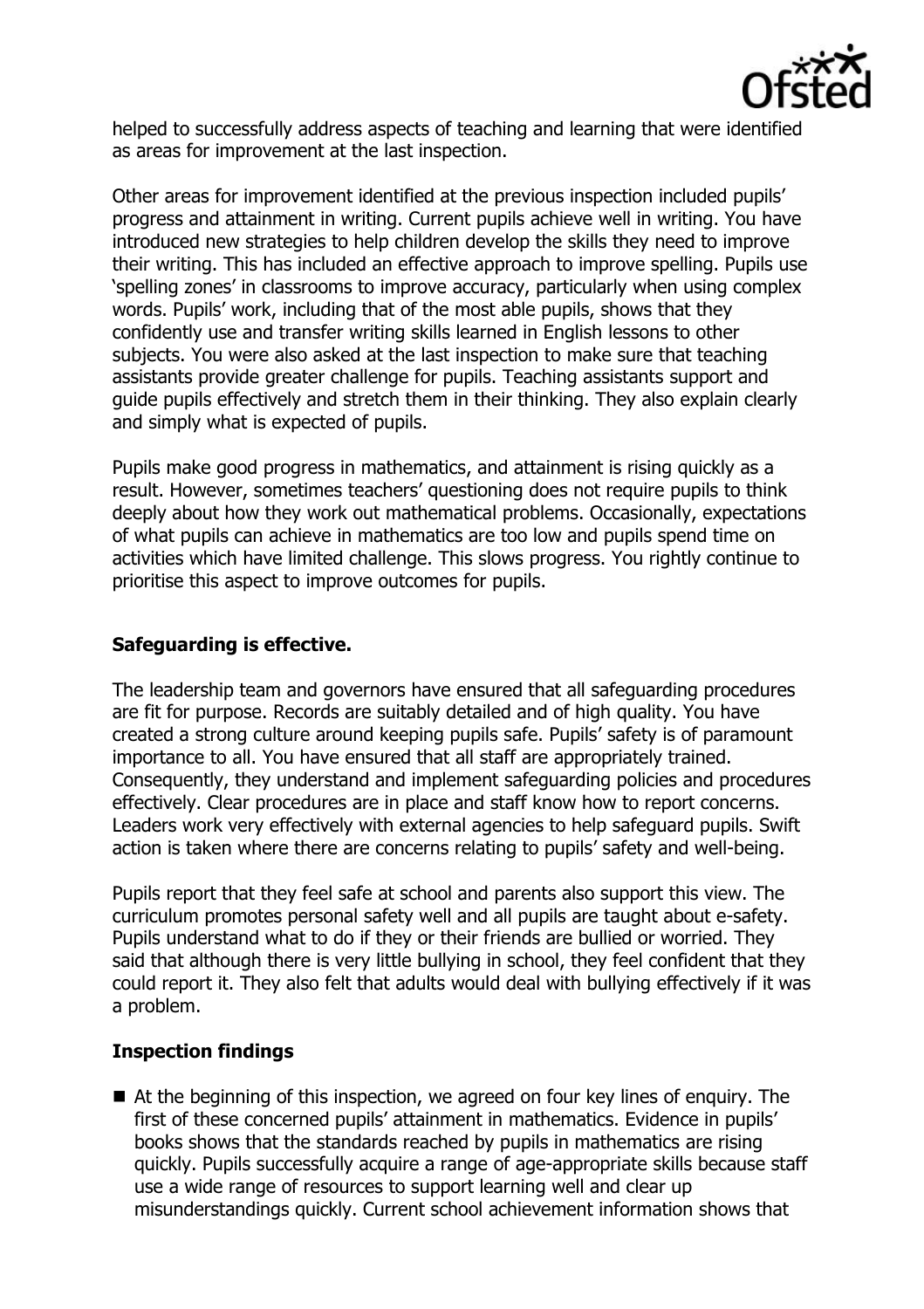

more pupils are already reaching the expected standard for their age than in previous years.

- **Pupils demonstrate good skills in checking the accuracy of their calculations. They** are confident in selecting the most effective and efficient method when faced with complex and 'multi-step' tasks. However, they need further challenge to consolidate and develop their skills further. This will enable them to experience greater levels of success in their mathematics.
- The second focus for the inspection looked at the progress pupils are making in mathematics. Training for teachers and teaching assistants has ensured that mathematics sessions are effective, because learning opportunities build systematically from previous work. Pupils make gains in their knowledge because explanations of mathematical ideas are clear. Pupils' progress is improving as a result. However, pupils do not make rapid progress consistently. This is because some of the questions asked by staff do not challenge their skills sufficiently. You have already started to change this so that the level of challenge in discussions and question and answer sessions is becoming stronger.
- $\blacksquare$  I also focused on how well teachers are ensuring that more pupils reach the higher levels in reading and writing in key stage 1. Your assessment system has enabled you to have completed a very thorough analysis of the strengths and weaknesses in pupils' knowledge, understanding and skills, particularly for the most able. As a result, staff have a deep understanding of the current skills of pupils and plan learning to make sure that these pupils reach the levels that they are capable of in reading and writing. This also extends into other subjects including history and art. As a consequence, increasing numbers of pupils are now achieving at greater depth in reading and writing.
- The final line of enquiry we agreed evaluated how well leaders are tackling the low attendance rates of disadvantaged pupils. The attendance of pupils, including that of disadvantaged pupils, is comprehensively monitored by leaders. Leaders have a clear grasp of the issues faced by pupils and their families. This helps the school to provide bespoke support to enable pupils to attend on time and frequently. The school makes pupils and parents aware of the importance of regularly coming to school and this is encouraging pupils to try hard to come to school more often. As a consequence, disadvantaged pupils' persistent absence has decreased and their attendance is improving.

### **Next steps for the school**

Leaders and those responsible for governance should ensure that:

- staff have higher expectations of what pupils can achieve in mathematics and provide them with tasks that extend their learning
- staff use questioning more effectively so that pupils' mathematical skills develop more rapidly.